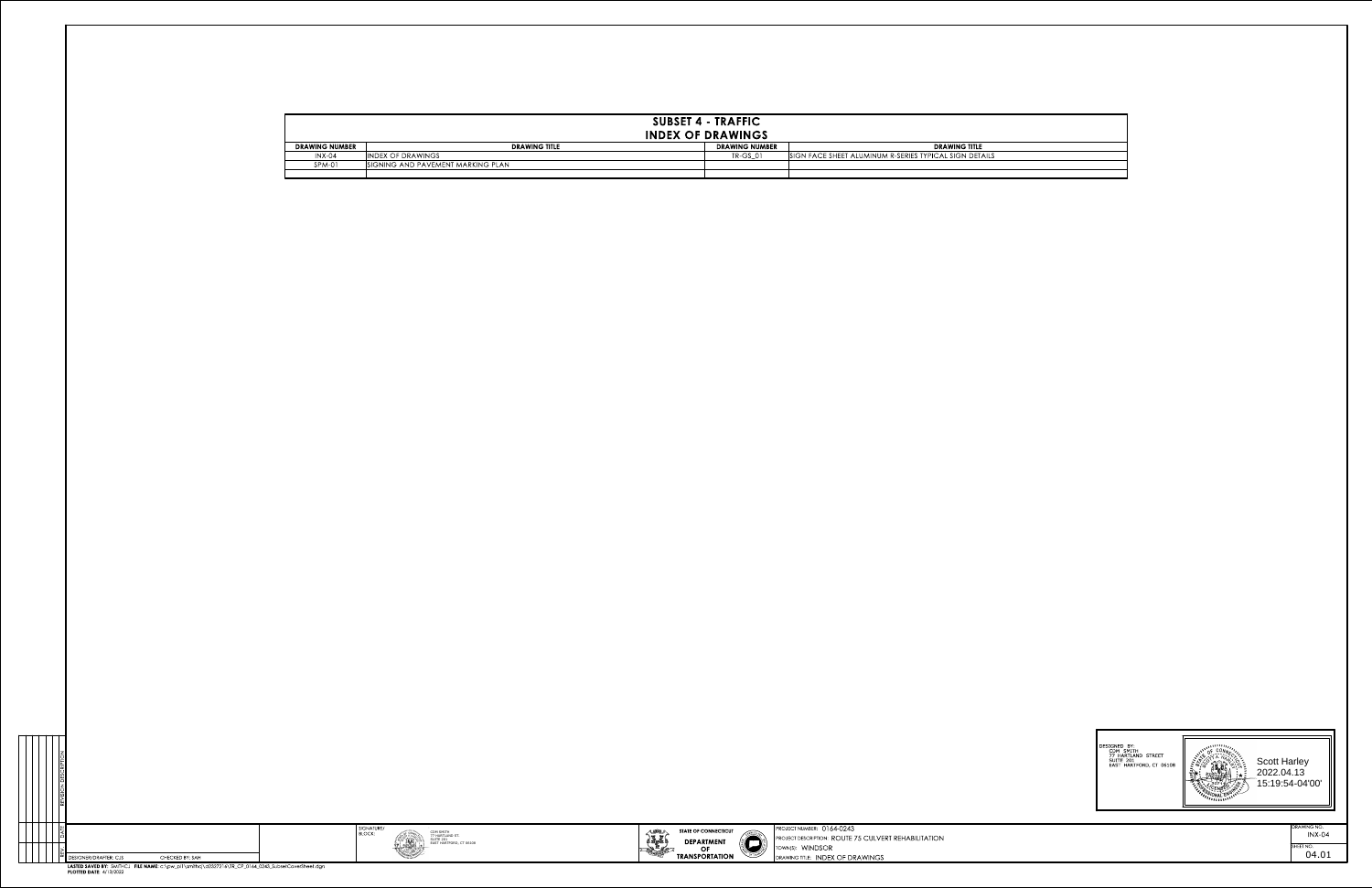



VING NC  $HEE$ T NO. SPM-01 04.02

|  | ш<br>⋖<br>∩∣ |                                                                                        |                                | 40' | SIGNATURE/<br><b>BLOCK:</b> | CDM SMITH<br>77 HARTLAND ST.                |
|--|--------------|----------------------------------------------------------------------------------------|--------------------------------|-----|-----------------------------|---------------------------------------------|
|  |              | $\mathbb{E}$ DESIGNER/DRAFTER: CJS<br>CHECKED BY: SAH                                  | HORIZONTAL SCALE<br>$1" = 20'$ |     |                             | <b>SUITE 201</b><br>EAST HARTFORD, CT 06108 |
|  |              | LASTED SAVED BY: SMITHCJ FILE NAME: c:\pw_pl1\smithcj\d2327216\TR_CP_0164_0243_SPM.dgn |                                |     |                             |                                             |

PLOTTED DATE: 4/8/2022

REVISION DESCRIPTION

SWEL - 4 IN SOLID WHITE EDGE LINE SBL - 12 IN STOP BAR LINE (WHITE) DYCL - 4 IN DOUBLE YELLOW CENTER LINE

PAVEMENT MARKING LEGEND

PAVEMENT MARKINGS SHALL BE REMOVED. THE ENGINEER. ALL CONFLICTING PAVEMENT MARKINGS WITHIN LIMITS OF LIMITS OF PAVEMENT MARKINGS AS INDICATED ON PLAN OR AS DIRECTED BY 2. PAVEMENT MARKINGS SHALL BE INSTALLED THROUGHOUT PROJECT AREA TO

1. FINAL PAVEMENT MARKINGS TO BE EPOXY RESIN.

PAVEMENT MARKING NOTES:

5. SIGNS SHALL BE INSTALLED A MINIMUM OF 10' (FEET) FROM UTILITY POLES.

PAVEMENT MARKINGS FOR NON FREEWAYS. TR-1210\_04: PAVEMENT MARKING LINES AND SYMBOLS, AND TR-1210\_08: 3. PAVEMENT MARKINGS SHALL BE INSTALLED PER TRAFFIC STANDARD SHEET SIGNING NOTES:

4. EXACT SIGN LOCATIONS TO BE VERIFIED BY THE ENGINEER.

POSTS AND SIGN MOUNTING DETAILS. PLACEMENT AND RETROREFLECTIVE STRIP DETAILS, AND TR-1208\_02: METAL SIGN 3. SIGNS TO BE INSTALLED PER TRAFFIC STANDARD SHEETS TR-1208\_01: SIGN

OTHERWISE DIRECTED BY THE ENGINEER. 2. ALL EXISTING SIGNS OUTSIDE THE LIMITS OF WORK ARE TO REMAIN UNLESS

OTHERWISE NOTED ON PLAN OR DIRECTED BY THE ENGINEER. 1. ALL EXISTING SIGNS WITHIN THE LIMITS OF WORK ARE TO BE RETAINED UNLESS